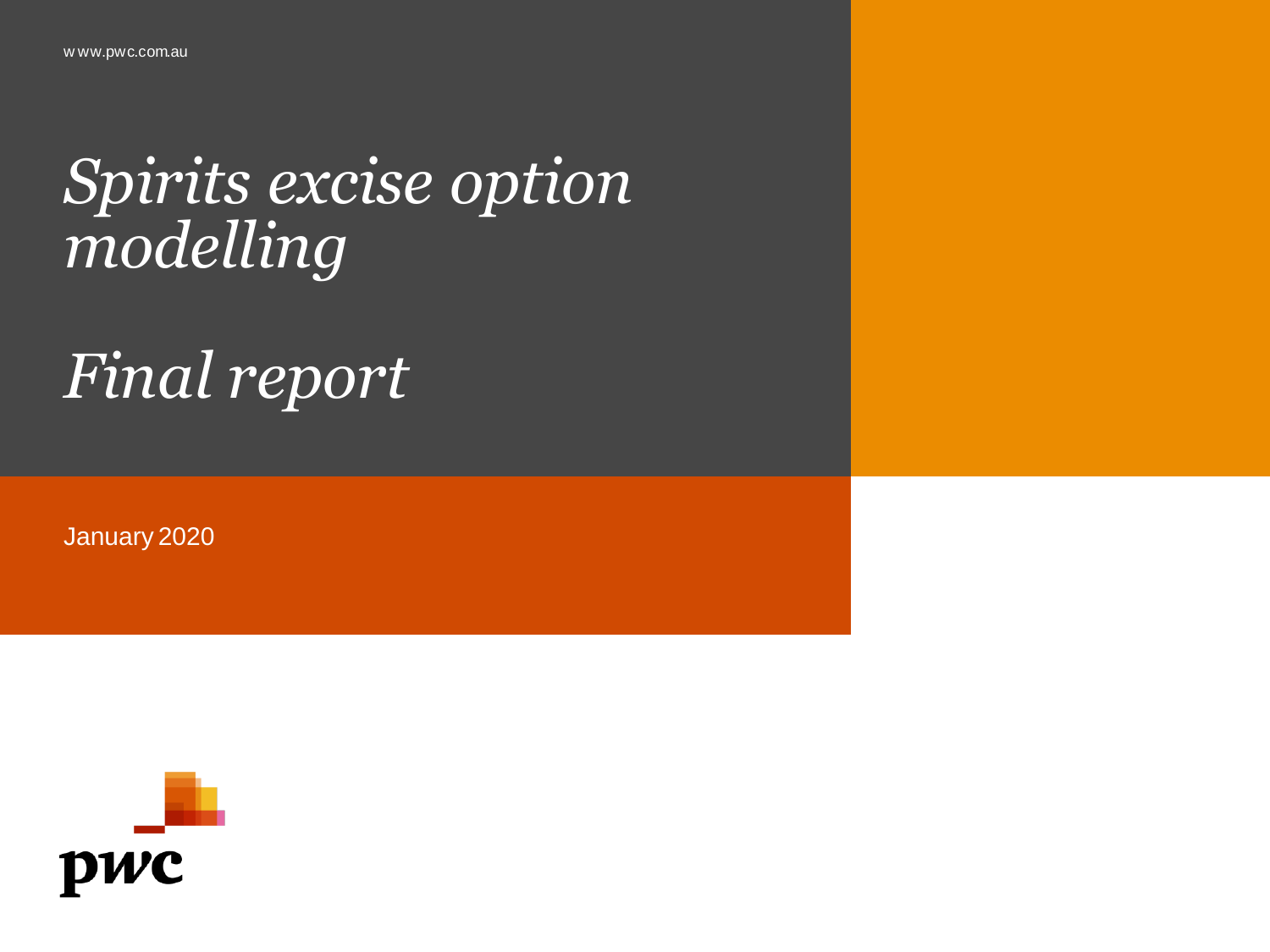#### **Disclaimer**

This report is not intended to be read or used by anyone other than Spirits and Cocktails Australia.

We prepared thisreport solely for Spiritsand Cocktails Australia's use and benefit in accordance with and for the purpose set out in our engagement letter dated 20 November. In<br>doing so, we acted exclusively for Spiritsand

We accept no responsibility, duty or liability:

- to anyone other than Spirits and Cocktails Australia in connection with this report
- to Spirits and Cocktails Australia for the consequences of using or relying on it for a purpose other than that referred to a bove.

We make no representation conceming the appropriateness of this report for anyone other than Spirits and Cocktails Australia . If anyone other than Spirits and Cocktails Australia chooses to use or rely on it they do so at their own risk.

This disclaimer applies:

- to the maximum extent permitted by law and, without limitation, to liability arising in negligence or under statute; and
- even if we consent to anyone other than Spirits and Cocktails Australia a receiving or using this report.

Liability limited by a scheme approved under Professional Standards legislation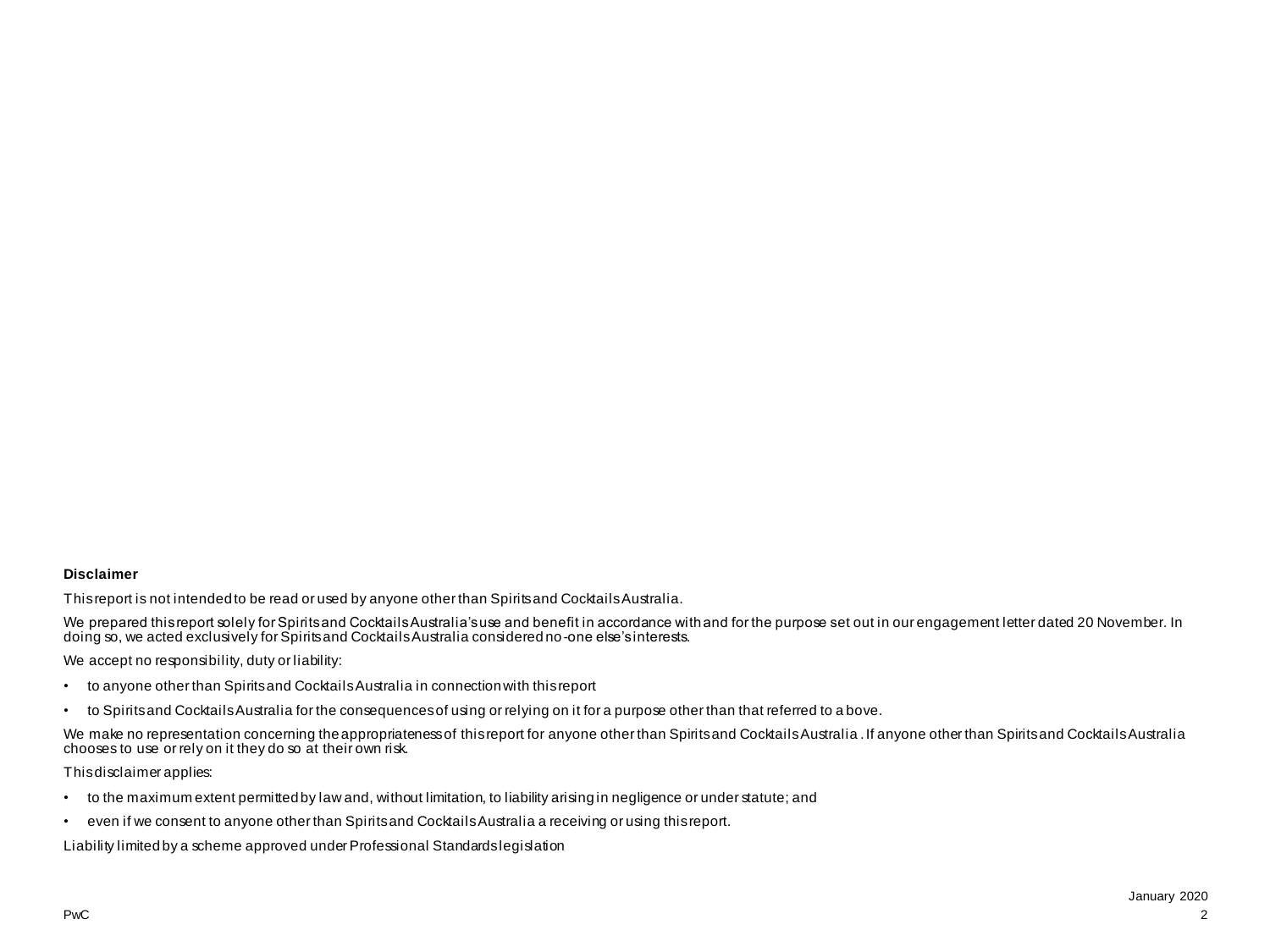### Overall results – all options

These results examines the revenue to government from four options of changes to taxation of spirits, as follows:

- **Option 1**  A combination of freezing Consumer Price Index (CPI) of the brandy excise and extending it to all spirits and ready-to-drink beverages (RTDs) (combination of Options 2 and 3 below).
- **Option 2** Applying the current brandy excise rate to all spirits and RTDs. Currently, brandy is taxed at \$80.20 per litre of pure alcohol (LAL) and spirits at \$85.87 per LAL. This option would, in effect, abolish the existing spirits excise category and tax all spirits and RTDs, including brandy, at the existing brandy rate.
- **Option 3**  Freezing CPI increase of brandy and spirits excise at current rates for a period of three years. Currently rates are indexed with CPI twice a year in February and August.
- A separate examination of amending the craft distillers excise refund scheme.

All changes are assumed to start at the beginning of the 2020-21 tax year. The graphs to the right show the impact of Options 1-3 on total government revenue from alcohol excises, as well as collections just from excise of spirits and RTDs (i.e. excluding wine equalisation tax (WET) and excise on beer and cider). This shows that government collections from alcohol excise changes only marginally. The detail of each option is examined in the following pages and key approach assumptions are covered in the appendix.

Throughout this report the term 'excise' is taken to mean both excise and excise equivalent customs duty as no distinction is drawn between domestically produced goods and excise equivalent goods in the analysis. Total revenue also includes changes to Goods and Services Tax (GST) collections.

It should be noted that analysis and forecasts in this report were prepared in January 2020 (with the exception of excise refund analysis which was added in June 2020) and so are on a pre-COVID-19 basis. In the set of the set of the set of the set of the set of the set of the set of the set of the set of the set of the set of the set of the set of the set of the set of the

#### **Total alcohol excise revenue (2018-19 to 2023-24)**



#### **Spirits and RTD excise revenue (2018-19 to 2023-24)**

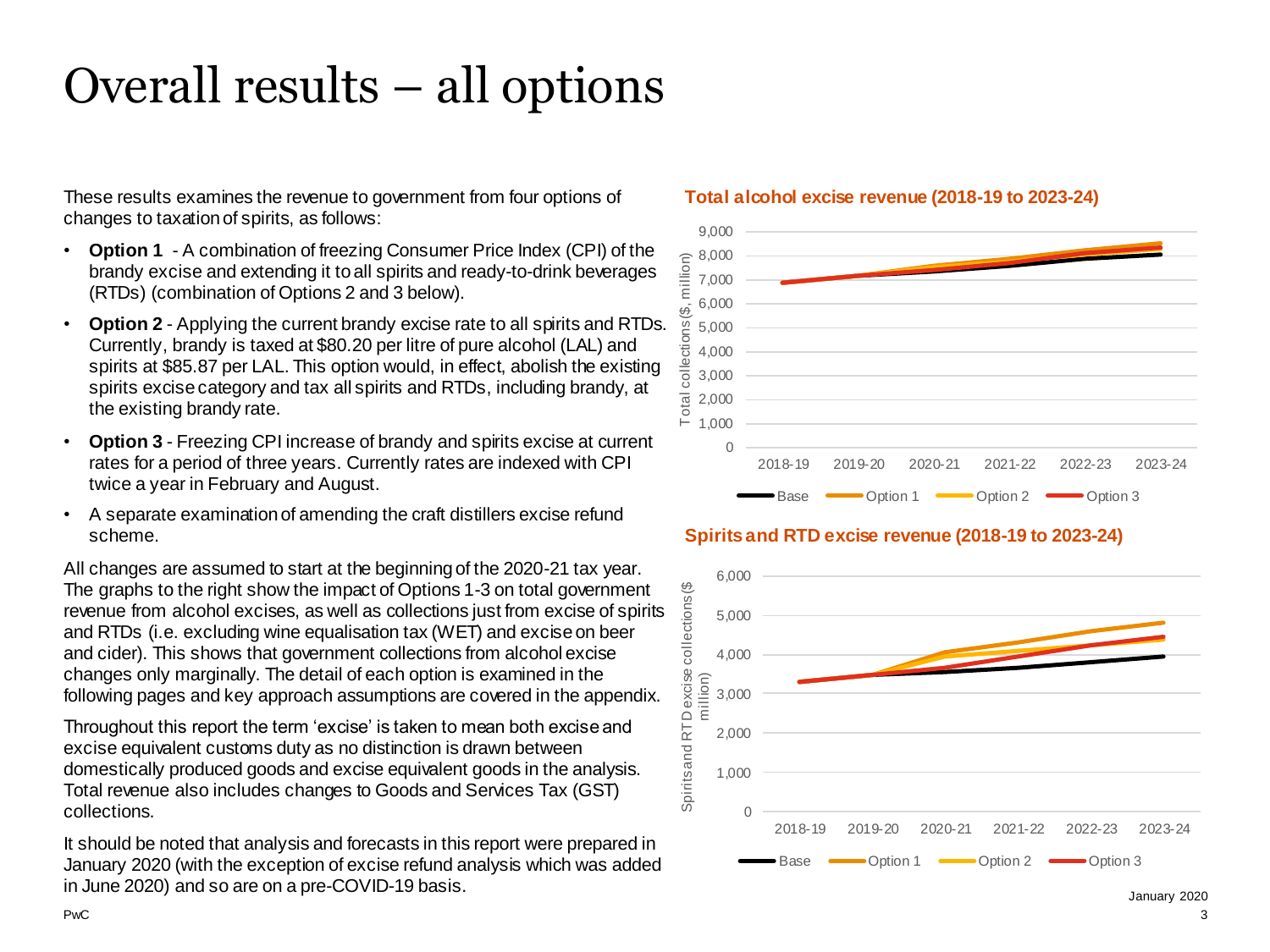### Overall results – all options

The graph below shows proportional changes in total alcohol consumption associated with the three options. This show minor increases in the volume of pure alcohol.

#### **Total pure alcohol consumption, as proportion of base forecast (2018-19 to 2023-24)**

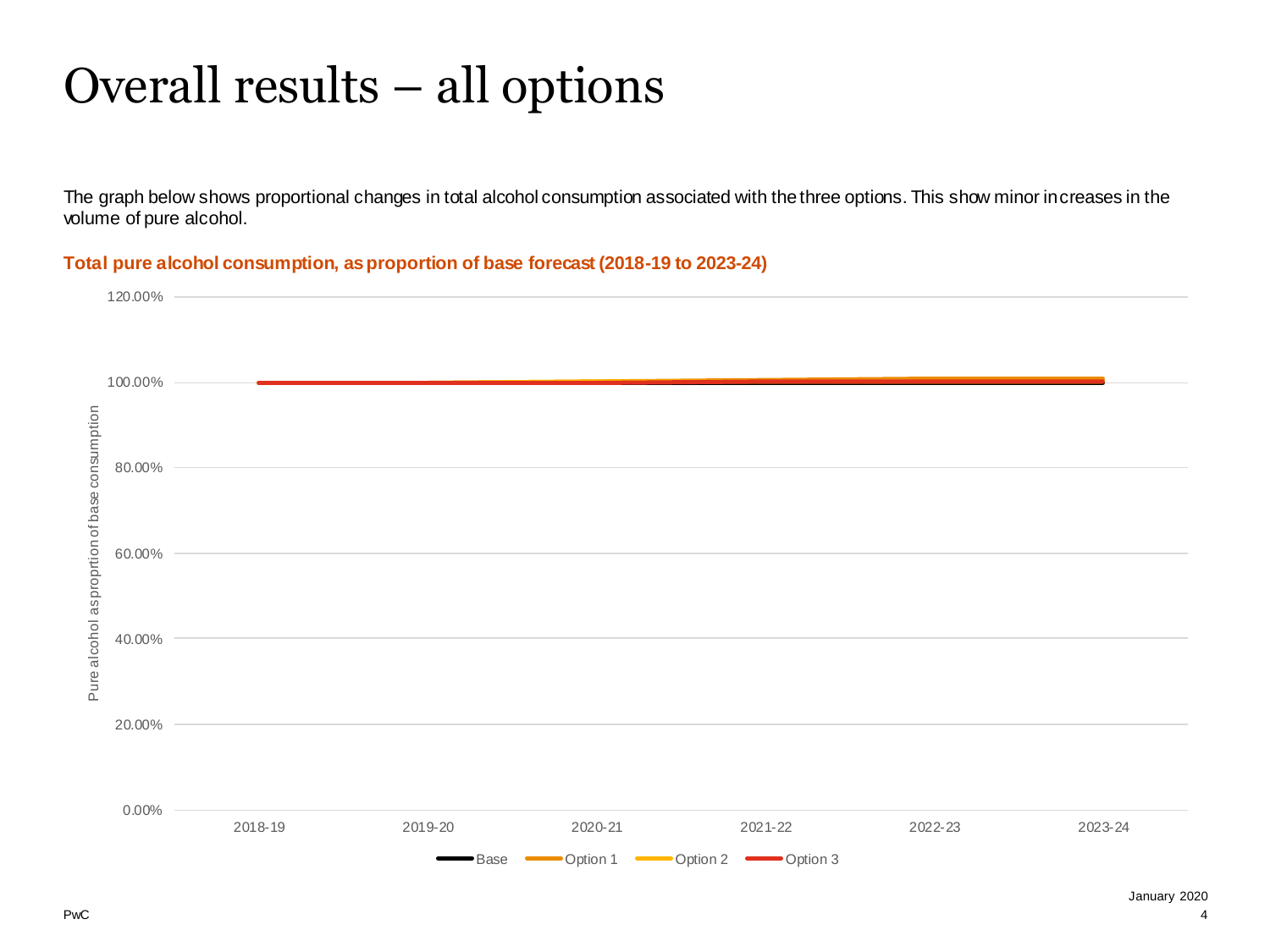## Option 1 detailed revenue results

The table below shows detailed revenue impacts from the combined option. Because indexation is frozen at the brandy rate, rather than the existing spirits rate in option 2, the revenue impact of this option is less than the sum of the parts (option 2 and 3).

### **Total government revenue related to alcohol (2018-19 to 2023-24, \$ millions)**

|                              | 2018-19        | 2019-20    | 2020-21 | 2021-22 | 2022-23 | 2023-24 | Four year total |
|------------------------------|----------------|------------|---------|---------|---------|---------|-----------------|
| <b>Option 1</b>              |                |            |         |         |         |         |                 |
| Spirits and RTDs excise      | 3,313          | 3,475      | 4,041   | 4,305   | 4,605   | 4,809   | 17,760          |
| Other alcohol excise and WET | 3,532          | 3,685      | 3,540   | 3.584   | 3,639   | 3,693   | 14,455          |
| All excise and WET sub-total | 6,845          | 7,160      | 7,581   | 7,889   | 8,244   | 8,502   | 32,215          |
| GST on spirits and RTDs      | 762            | 795        | 928     | 972     | 1,016   | 1,036   | 3,953           |
| GST on other alcohol         | 2,459          | 2,527      | 2,390   | 2,353   | 2,319   | 2,318   | 9,380           |
| All GST sub-total            | 3,221          | 3,322      | 3,318   | 3,325   | 3,335   | 3,354   | 13,333          |
| <b>Total revenue</b>         | 10,065         | 10,482     | 10,899  | 11,214  | 11,579  | 11,856  | 45,548          |
| <b>Base</b>                  |                |            |         |         |         |         |                 |
| Spirits and RTDs excise      | 3,313          | 3,475      | 3,553   | 3,670   | 3,807   | 3,934   | 14,964          |
| Other alcohol excise and WET | 3,532          | 3,685      | 3,777   | 3,900   | 4,043   | 4,131   | 15,851          |
| All excise and WET sub-total | 6,845          | 7,160      | 7,330   | 7,570   | 7,850   | 8,065   | 30,815          |
| GST on spirits and RTDs      | 762            | 795        | 805     | 815     | 824     | 832     | 3,276           |
| GST on other alcohol         | 2,459          | 2,527      | 2,549   | 2,560   | 2,575   | 2,591   | 10,276          |
| All GST sub-total            | 3,221          | 3,322      | 3,354   | 3,375   | 3,399   | 3,423   | 13,552          |
| <b>Total revenue</b>         | 10,065         | 10,482     | 10,684  | 10,945  | 11,249  | 11,488  | 44,366          |
| <b>Difference</b>            |                |            |         |         |         |         |                 |
| Spirits and RTDs excise      | $\mathbf 0$    | 0          | 488     | 635     | 798     | 874     | 2,796           |
| Other alcohol excise and WET | $\mathbf 0$    | 0          | $-237$  | $-316$  | $-405$  | $-437$  | $-1,396$        |
| All excise and WET sub-total | $\overline{O}$ | ${\cal O}$ | 251     | 319     | 393     | 437     | 1,400           |
| GST on spirits and RTDs      | 0              | 0          | 123     | 157     | 193     | 204     | 677             |
| GST on other alcohol         | $\mathbf 0$    | 0          | $-159$  | $-207$  | $-256$  | $-273$  | $-895$          |
| All GST sub-total            | $\overline{O}$ | 0          | $-36$   | $-50$   | $-63$   | $-69$   | $-218$          |
| <b>Total revenue</b>         | $\bf{0}$       | $\bf{0}$   | 215     | 269     | 330     | 368     | 1,182           |
| % change (excise)            | 0.00%          | 0.00%      | 3.43%   | 4.21%   | 5.01%   | 5.42%   | 4.54%           |
| % change (all revenue)       | 0.00%          | 0.00%      | 2.01%   | 2.46%   | 2.93%   | 3.20%   | 2.66%           |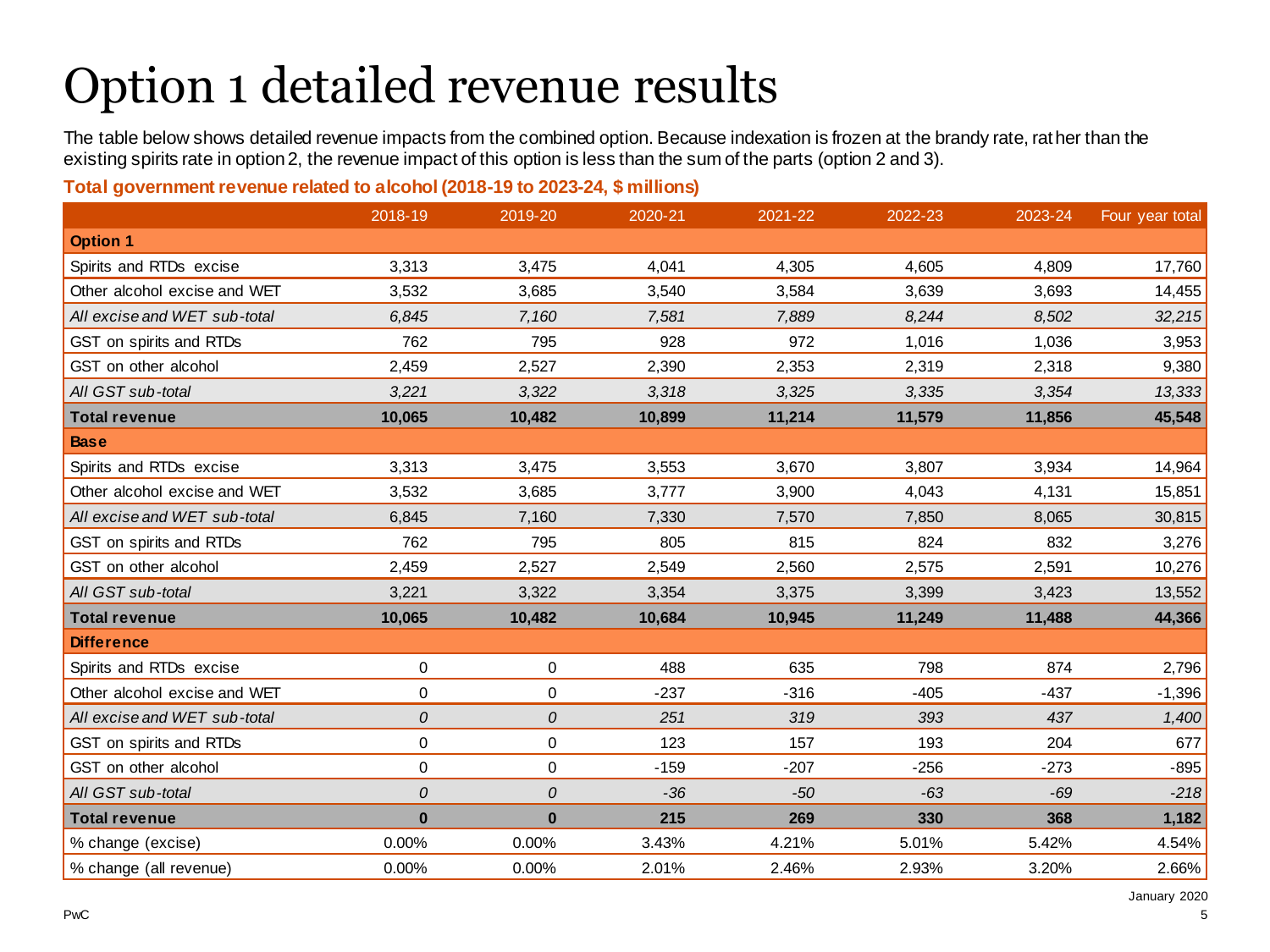## Option 1 detailed consumption results

Under Option 1, pure alcohol consumption increases by 0.57 per cent. Alcohol volumes within the spirits and RTD categories increase, but this is offset by decreases in other categories. As a result of these changes, the proportion of excise revenue generated by spirits and RTD categories increases from 48.56 per cent to 57.63 per cent (as a percentage of excise revenue in the base case).

### **Pure alcohol consumption by category, proportion of base total (sum of four years)**



#### **Excise revenue by category, proportion of base total (sum of four years)**

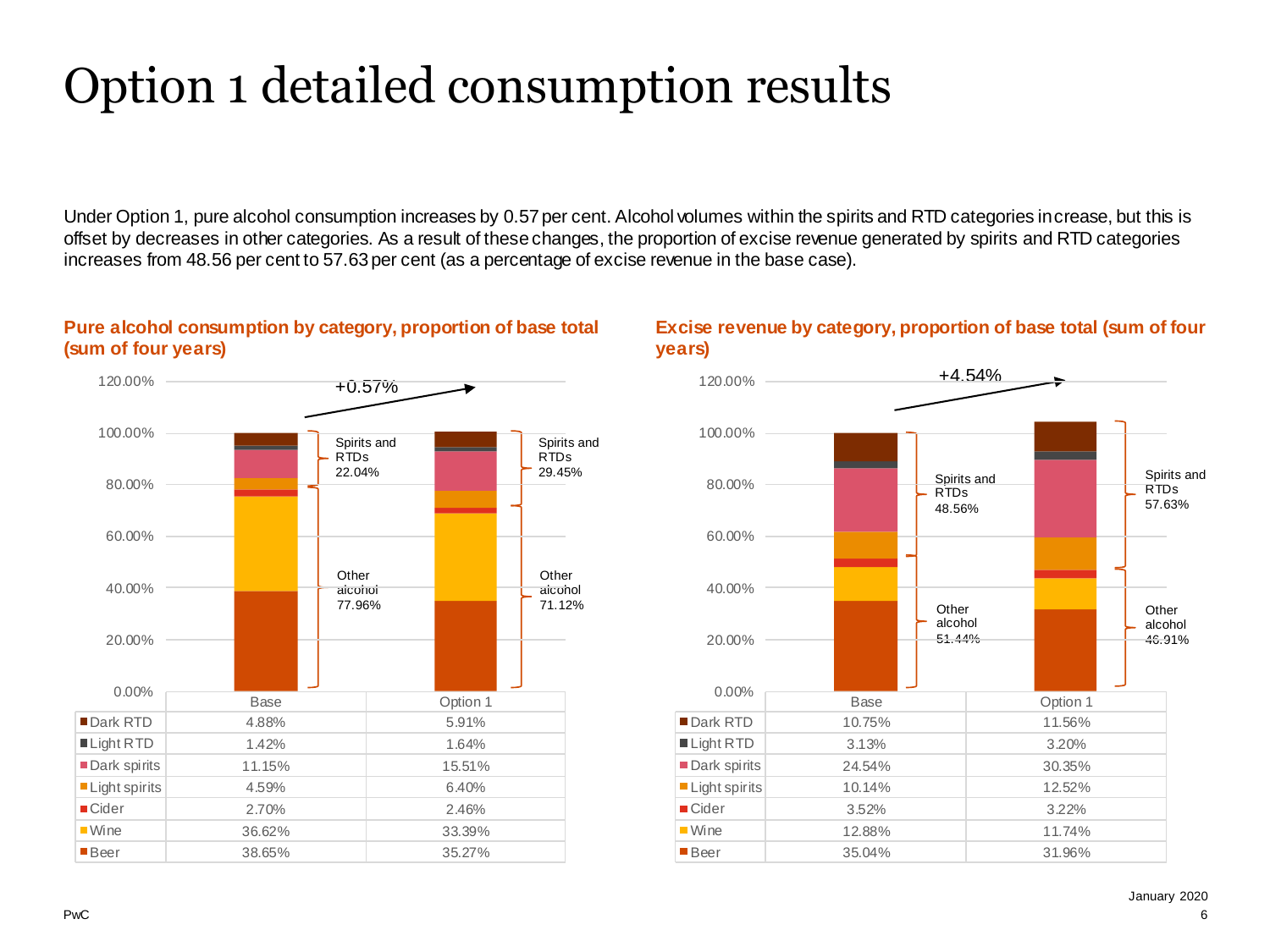### Option 2 detailed revenue results

The table below shows detailed revenue impacts from applying the brandy excise rate to all spirits and RTDs from 1 July 2020.

### **Total government revenue related to alcohol (2018-19 to 2023-24, \$ millions)**

|                              | 2018-19        | 2019-20    | 2020-21 | 2021-22 | 2022-23 | 2023-24 | Four year total |       |       |        |
|------------------------------|----------------|------------|---------|---------|---------|---------|-----------------|-------|-------|--------|
| <b>Option 2</b>              |                |            |         |         |         |         |                 |       |       |        |
| Spirits and RTDs excise      | 3,313          | 3,475      | 3,943   | 4,079   |         |         |                 | 4,243 | 4,397 | 16,663 |
| Other alcohol excise and WET | 3,532          | 3,685      | 3,591   | 3,704   | 3,836   | 3,915   | 15,046          |       |       |        |
| All excise and WET sub-total | 6,845          | 7,160      | 7,534   | 7.783   | 8.079   | 8,312   | 31,709          |       |       |        |
| GST on spirits and RTDs      | 762            | 795        | 903     | 914     | 925     | 935     | 3,677           |       |       |        |
| GST on other alcohol         | 2,459          | 2,527      | 2,424   | 2,432   | 2,444   | 2,457   | 9,757           |       |       |        |
| All GST sub-total            | 3,221          | 3,322      | 3,327   | 3,346   | 3,369   | 3,392   | 13,434          |       |       |        |
| <b>Total revenue</b>         | 10,065         | 10,482     | 10,860  | 11,129  | 11,448  | 11,704  | 45,142          |       |       |        |
| <b>Base</b>                  |                |            |         |         |         |         |                 |       |       |        |
| Spirits and RTDs excise      | 3,313          | 3,475      | 3,553   | 3,670   | 3,807   | 3,934   | 14,964          |       |       |        |
| Other alcohol excise and WET | 3,532          | 3,685      | 3,777   | 3,900   | 4,043   | 4,131   | 15,851          |       |       |        |
| All excise and WET sub-total | 6,845          | 7,160      | 7,330   | 7,570   | 7,850   | 8,065   | 30,815          |       |       |        |
| GST on spirits and RTDs      | 762            | 795        | 805     | 815     | 824     | 832     | 3,276           |       |       |        |
| GST on other alcohol         | 2,459          | 2,527      | 2,549   | 2,560   | 2,575   | 2,591   | 10,276          |       |       |        |
| All GST sub-total            | 3,221          | 3,322      | 3.354   | 3,375   | 3,399   | 3,423   | 13,552          |       |       |        |
| <b>Total revenue</b>         | 10,065         | 10,482     | 10,684  | 10,945  | 11,249  | 11,488  | 44,366          |       |       |        |
| <b>Difference</b>            |                |            |         |         |         |         |                 |       |       |        |
| Spirits and RTDs excise      | $\Omega$       | 0          | 390     | 409     | 436     | 463     | 1,699           |       |       |        |
| Other alcohol excise and WET | $\mathbf 0$    | 0          | $-186$  | $-196$  | $-207$  | $-216$  | $-805$          |       |       |        |
| All excise and WET sub-total | $\Omega$       | ${\cal O}$ | 204     | 213     | 229     | 247     | 894             |       |       |        |
| GST on spirits and RTDs      | $\mathbf 0$    | 0          | 97      | 99      | 101     | 103     | 401             |       |       |        |
| GST on other alcohol         | $\mathbf 0$    | 0          | $-125$  | $-128$  | $-131$  | $-135$  | $-519$          |       |       |        |
| All GST sub-total            | $\overline{O}$ | 0          | $-28$   | $-29$   | $-30$   | $-32$   | $-118$          |       |       |        |
| <b>Total revenue</b>         | $\bf{0}$       | $\bf{0}$   | 176     | 185     | 199     | 216     | 776             |       |       |        |
| % change (excise)            | 0.00%          | 0.00%      | 2.78%   | 2.82%   | 2.92%   | 3.07%   | 2.90%           |       |       |        |
| % change (all revenue)       | 0.00%          | 0.00%      | 1.65%   | 1.69%   | 1.77%   | 1.88%   | 1.75%           |       |       |        |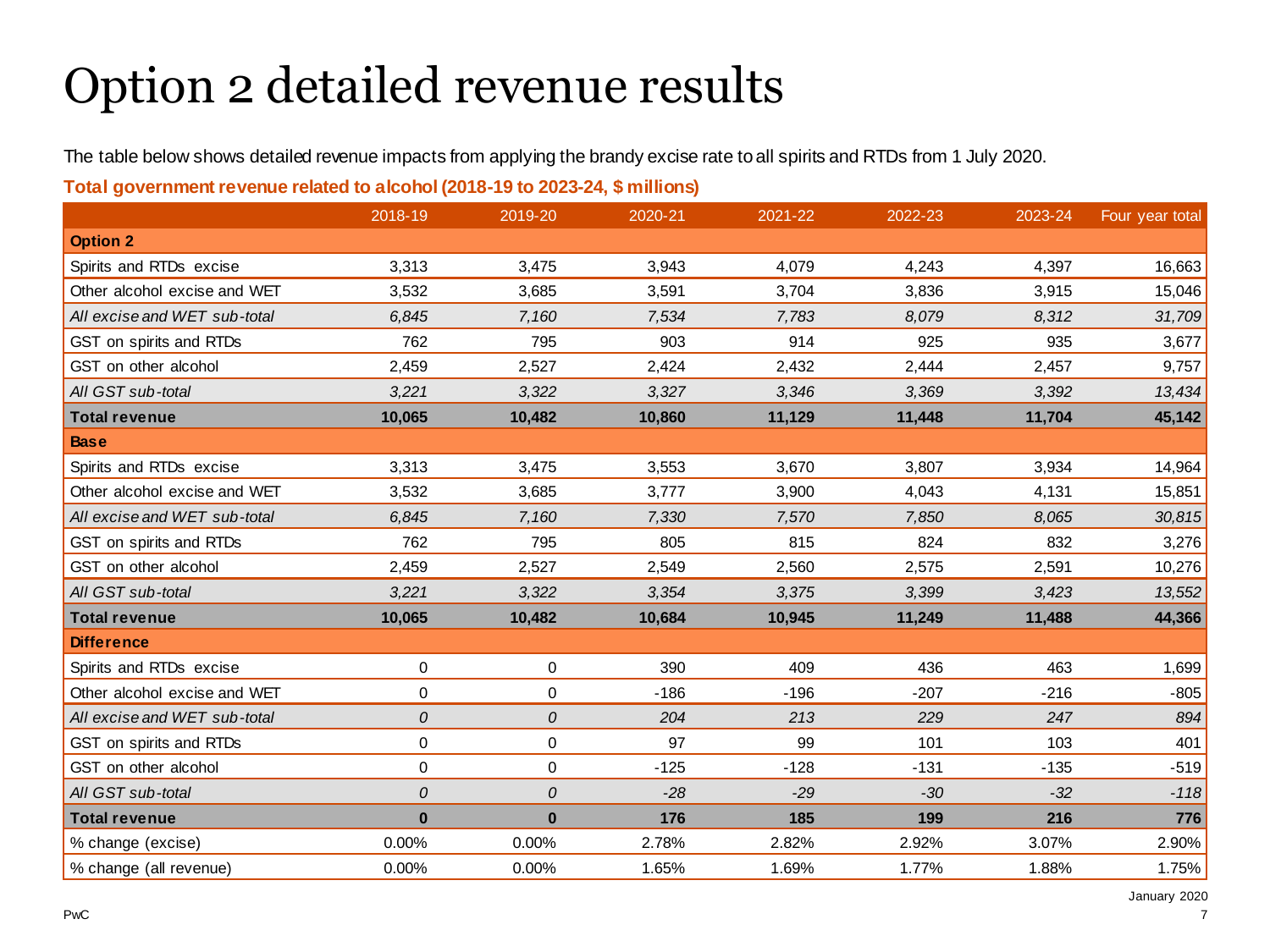### Option 2 detailed consumption results

Under Option 2, pure alcohol consumption increases by 0.24 per cent. Alcohol volumes within the spirits and RTD categories increase, but this is offset by decreases in other categories. As a result of these changes, the proportion of excise revenue generated by spirits and RTD categories increases from 48.56 per cent to 54.07 per cent (as a percentage of excise revenue in the base case).



### **Pure alcohol consumption by category, proportion of base total (sum of four years)**

#### **Excise revenue by category, proportion of base total (sum of four years)**

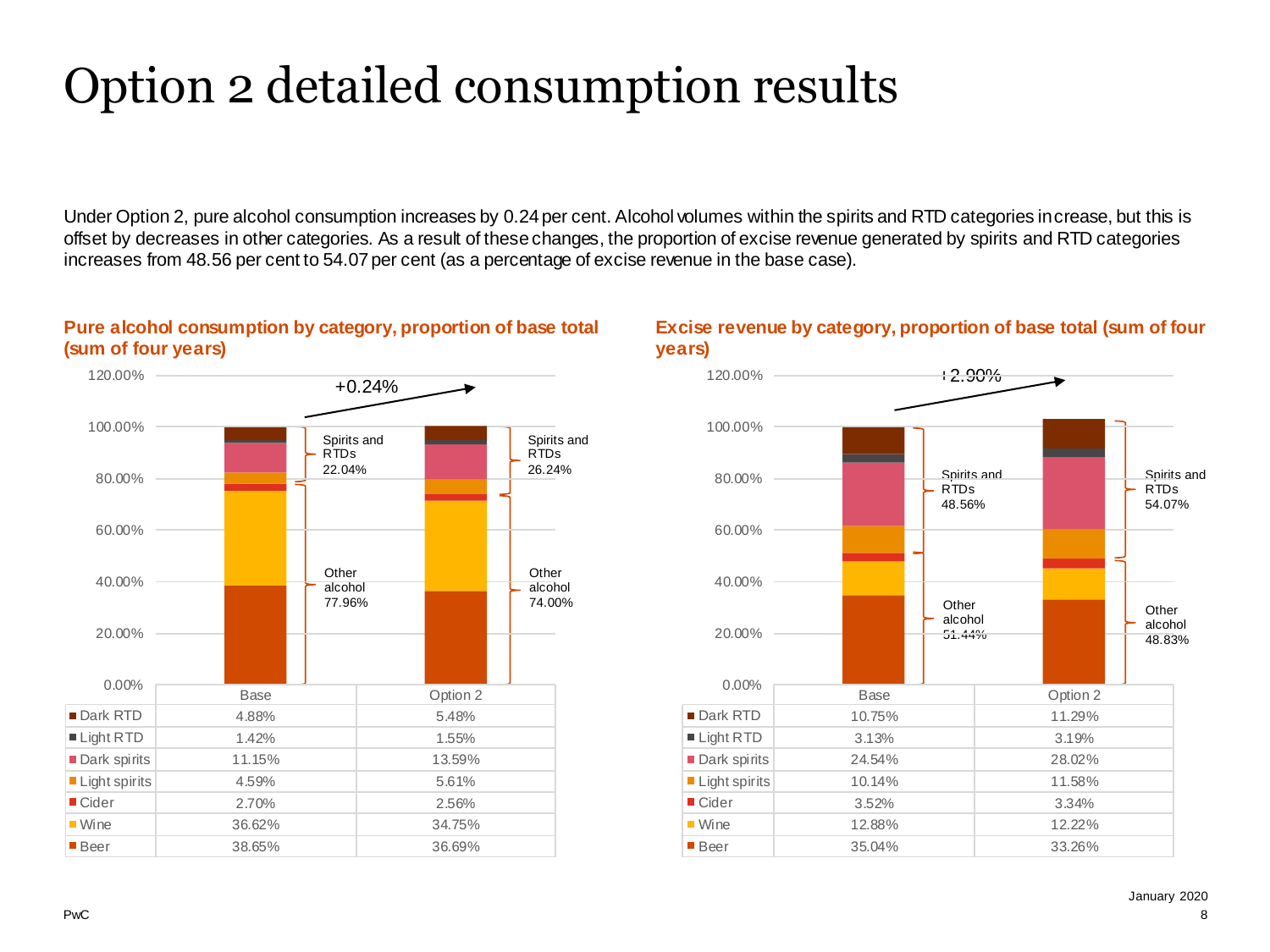### Option 3 detailed revenue results

The table below shows detailed revenue impacts from freezing CPI on brandy, other spirits and RTDs from 1 July 2020 for threeyears.

### **Total government revenue related to alcohol (2018-19 to 2023-24, \$ millions)**

|                              | 2018-19        | 2019-20     | 2020-21 | 2021-22 | 2022-23 | 2023-24 | Four year total |
|------------------------------|----------------|-------------|---------|---------|---------|---------|-----------------|
| <b>Option 3</b>              |                |             |         |         |         |         |                 |
| Spirits and RTDs excise      | 3,313          | 3,475       | 3,672   | 3,945   | 4,249   | 4,437   | 16,303          |
| Other alcohol excise and WET | 3,532          | 3,685       | 3,723   | 3,771   | 3,832   | 3,893   | 15,219          |
| All excise and WET sub-total | 6,845          | 7.160       | 7,395   | 7.716   | 8,081   | 8,330   | 31,522          |
| GST on spirits and RTDs      | 762            | 795         | 834     | 881     | 927     | 945     | 3,586           |
| GST on other alcohol         | 2,459          | 2,527       | 2,513   | 2,475   | 2,442   | 2,443   | 9,873           |
| All GST sub-total            | 3,221          | 3,322       | 3,347   | 3,356   | 3,369   | 3,388   | 13,459          |
| <b>Total revenue</b>         | 10,065         | 10,482      | 10,741  | 11,072  | 11,450  | 11,719  | 44,981          |
| <b>Base</b>                  |                |             |         |         |         |         |                 |
| Spirits and RTDs excise      | 3,313          | 3,475       | 3,553   | 3,670   | 3,807   | 3,934   | 14,964          |
| Other alcohol excise and WET | 3,532          | 3,685       | 3,777   | 3,900   | 4,043   | 4,131   | 15,851          |
| All excise and WET sub-total | 6,845          | 7,160       | 7,330   | 7,570   | 7,850   | 8,065   | 30,815          |
| GST on spirits and RTDs      | 762            | 795         | 805     | 815     | 824     | 832     | 3,276           |
| GST on other alcohol         | 2,459          | 2,527       | 2,549   | 2,560   | 2,575   | 2,591   | 10,276          |
| All GST sub-total            | 3,221          | 3,322       | 3,354   | 3,375   | 3,399   | 3,423   | 13,552          |
| <b>Total revenue</b>         | 10,065         | 10,482      | 10,684  | 10,945  | 11,249  | 11,488  | 44,366          |
| <b>Difference</b>            |                |             |         |         |         |         |                 |
| Spirits and RTDs excise      | 0              | 0           | 119     | 275     | 443     | 503     | 1,339           |
| Other alcohol excise and WET | 0              | 0           | $-54$   | $-129$  | $-211$  | $-237$  | $-632$          |
| All excise and WET sub-total | $\overline{O}$ | 0           | 65      | 146     | 232     | 266     | 707             |
| GST on spirits and RTDs      | $\mathbf 0$    | 0           | 29      | 66      | 103     | 113     | 310             |
| GST on other alcohol         | $\mathbf 0$    | $\mathbf 0$ | $-36$   | $-84$   | $-134$  | $-148$  | $-403$          |
| All GST sub-total            | $\overline{O}$ | 0           | $-7$    | $-18$   | $-31$   | $-35$   | $-93$           |
| <b>Total revenue</b>         | $\bf{0}$       | $\bf{0}$    | 57      | 127     | 200     | 231     | 615             |
| % change (excise)            | 0.00%          | 0.00%       | 0.88%   | 1.93%   | 2.95%   | 3.29%   | 2.29%           |
| % change (all revenue)       | 0.00%          | 0.00%       | 0.53%   | 1.16%   | 1.78%   | 2.01%   | 1.39%           |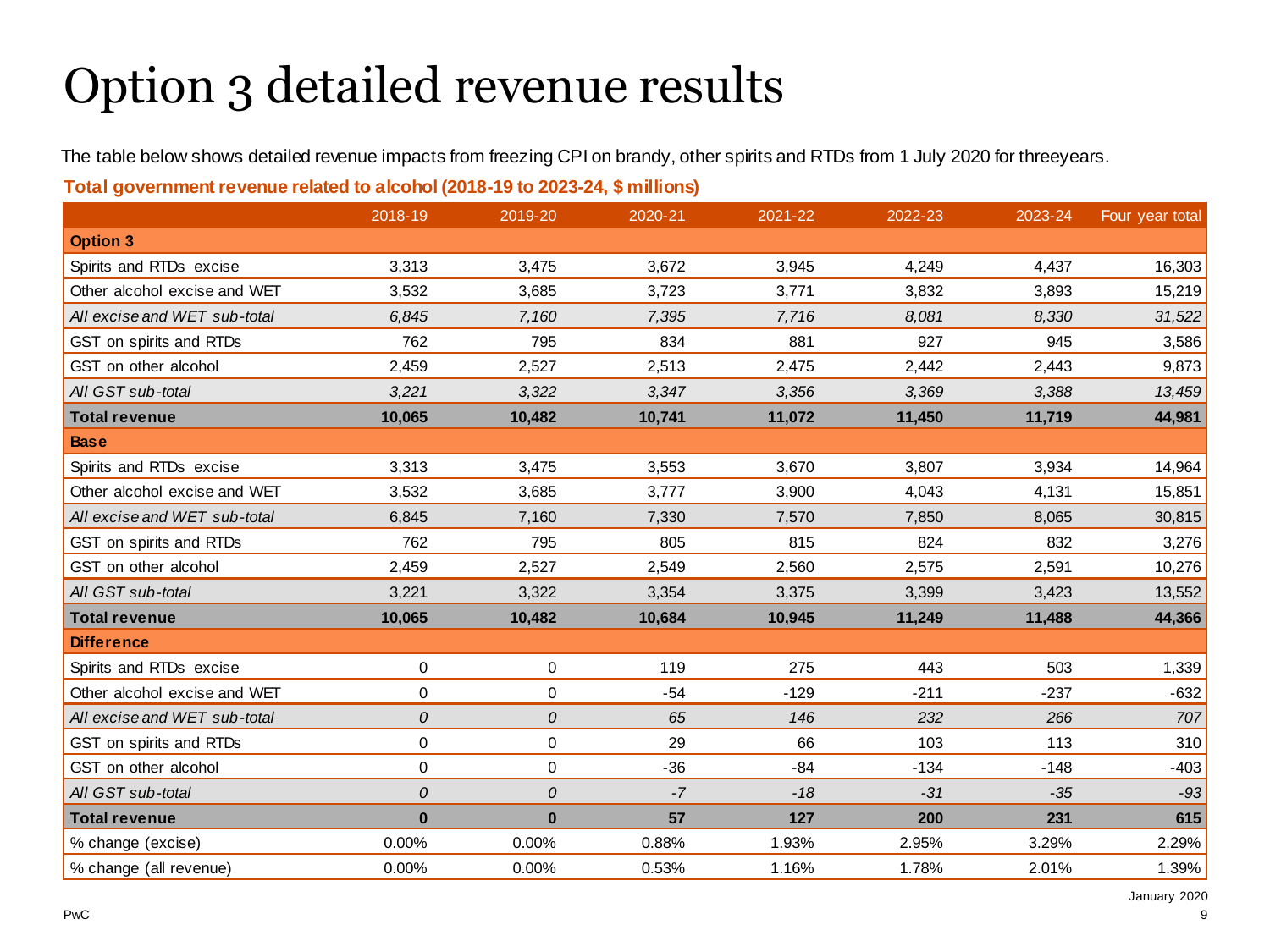## Option 3 detailed consumption results

Under Option 3, pure alcohol consumption increases by 0.17 per cent. Alcohol volumes within the spirits and RTD categories increase, but this is offset by decreases in other categories. As a result of these changes, the proportion of excise revenue generated by spirits and RTD categories increases from 48.56 per cent to 52.91 per cent (as a percentage of excise revenue in the base case).

### **Pure alcohol consumption by category, proportion of base total (sum of four years)**



#### **Excise revenue by category, proportion of base total (sum of four years)**

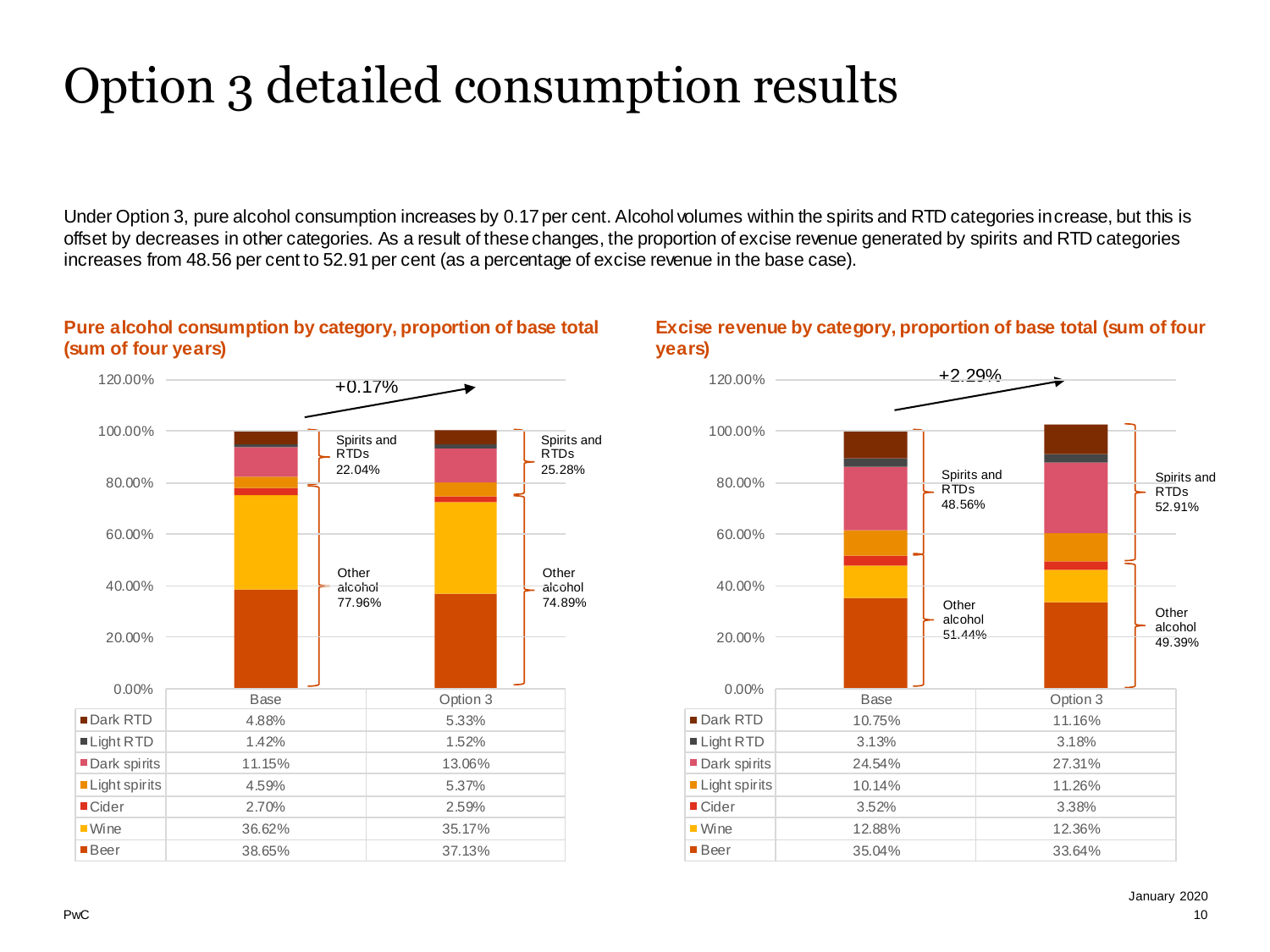### Amend and broaden the current craft distillers' refund scheme

Separate to the options examined above, analysis of amending and broadening the current craft distillers refund scheme has also been conducted. Currently, eligible craft brewers and distillers can claim a refund on up to 60 per cent of the excise duty paid on their products – capped at \$30,000 per financial year in 2018-19 and previous years, increasing to \$100,000 per financial year in 2019-20.

This analysis examines the increase in refund scheme expenditure if this cap was extended to \$350,000 for craft distillers in 2019-20 and 2020-21 at a full 100 per cent of excise duty paid on their products. Analysis shows expenditure on the refund scheme would increase by \$33 million over those two years, a 47 per cent increase from current arrangements over the same period.

This analysis, unlike the options presented above, calculates the impact of government revenue assuming no price or behaviour change. As a refund scheme that is back dated and designed to address current cash flow issues, it is assumed to not be incorporated in to prices, and therefore assumed to have no consumer response (in terms of consuming more/less or substituting between products).

|                                     | 2018-19 | 2019-20 | 2020-21 | 2021-22 | 2022-23 | 2023-24  | Two year total<br>(2019-20 and<br>$2020 - 21$ |  |  |
|-------------------------------------|---------|---------|---------|---------|---------|----------|-----------------------------------------------|--|--|
| Current refund scheme arrangements  |         |         |         |         |         |          |                                               |  |  |
| <b>Distillers</b>                   | ⌒       | 9       | 9       | 10      | 11      | 11       | 17 <sup>1</sup>                               |  |  |
| <b>Brewers</b>                      | 8       | 26      | 26      | 30      | 34      | 34       | 53                                            |  |  |
| <b>Total</b>                        | 10      | 35      | 35      | 40      | 45      | 45       | 70                                            |  |  |
| Proposed refund scheme arrangements |         |         |         |         |         |          |                                               |  |  |
| <b>Distillers</b>                   | ◠       | 25      | 25      | 10      | 11      | 11       | 50                                            |  |  |
| Brew ers                            | 8       | 26      | 26      | 30      | 34      | 34       | 53                                            |  |  |
| <b>Total</b>                        | 10      | 51      | 51      | 40      | 45      | 45       | 103                                           |  |  |
| Net increase in refund payments     |         | 16      | 16      |         |         | $\bf{0}$ | 33                                            |  |  |

#### **Total government refund scheme expenditure to craft distillers and brewers (2018-19 to 2023-24, \$ millions)**

Note: Totals may not sum due to rounding. These are refund estimates, but they are presented on an accrual basis (i.e. the year in which the excise is paid) and not when the cash refund is received, which may be delayed. On a cash basis, the vast majority of the net increase in refunds will occur in 2020-21 (delayed lump sum for 2019-20 and then monthly payments for 2020-21), with a small amount in 2021-22 (any delayed monthly payments from 2020-21).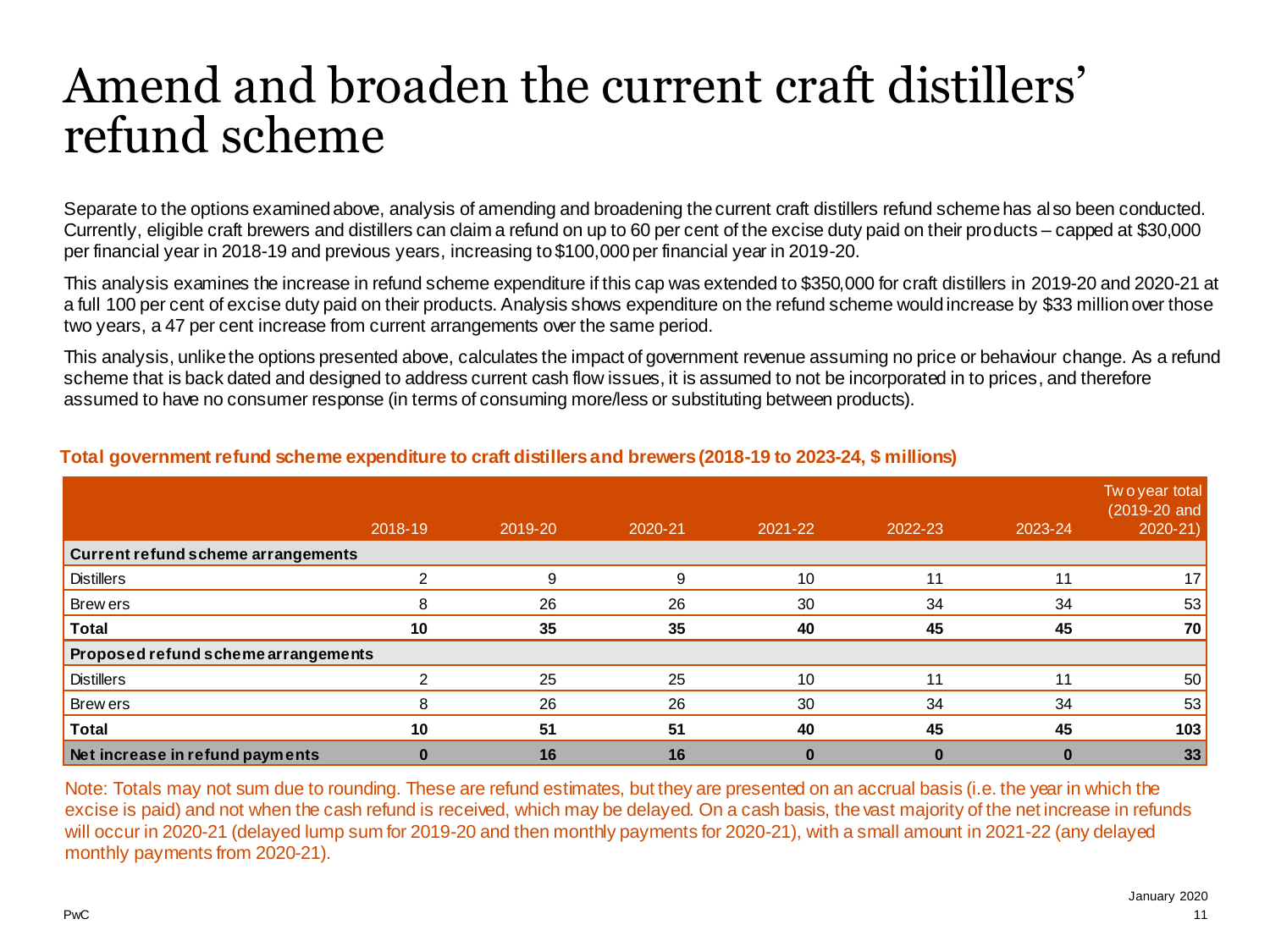# Appendix approach - general

Key assumptions and sources are set out below.

- Baseline and forecast total volume consumption and retail value are taken from industry IWSR data provided by Spirits and Cocktails Australia. These forecasts were taken as given and not tested.
- Government revenue current and forecast were based on this consumption data provided, but has been adjusted to ensure that excise (and the level of pure alcohol implied by that excise) aligns with the forecast in Mid-Year Economic and Fiscal Outlook 2019-20.
- However, the specifics of the headline budget figures have been disaggregated to divorce brandy from other spirits and cider from RTD and WET. It has been assumed that 18.9 per cent of cider is included in other alcohol excise with RTDs (proportion of market that is flavoured cider from IBIS World *Cider Production in Australia*).
- Implied volume of pure alcohol is also sense checked against ABS *Apparent Consumption of Alcohol*, and typical alcohol by volume (ABV) percentages of various products on a desktop exercise.
- GST cannot be adjusted to specific budget forecasts, so is based on retail values in IWSR.
- The categorisation of baseline data is important to the results, especially in terms of assigning elasticities (as more categories can mean more responsiveness across categories, rather than own price adjustments within a category). Our modelling is built on the categories shown to the right, discussed and agreed with Spirits and Cocktails Australia.
- Price points for the full bottled spirits (FBS) have been aligned to IWSR data, where our budget category means IWSR low-price, value and standard (i.e. under \$47.49), our mid means ISWR premium (\$47.50 to \$65) and our high means all other categories. It should be noted that the vast majority of IWSR data is in their Value and Standard categories for FBS, which is why they are in different categories for our modelling.

| <b>Description</b>   | <b>Product</b> | Sub-product | <b>Price point</b> |
|----------------------|----------------|-------------|--------------------|
| Low strength beer    | Beer           | Low         | Αll                |
| Mid strength beer    | Beer           | Mid         | Αll                |
| Full strength beer   | Beer           | Full        | Αll                |
| Red wine             | Wine           | Red         | Αll                |
| White wine           | Wine           | White       | Αll                |
| Other wine           | Wine           | Other       | Αll                |
| Cider                | Cider          | Αll         | Αll                |
| Brandy               | <b>FBS</b>     | ΑIΙ         | All                |
| Budget light spirits | <b>FBS</b>     | Light       | <b>Budget</b>      |
| Mid light spirits    | <b>FBS</b>     | Light       | Mid                |
| High light spirits   | <b>FBS</b>     | Light       | High               |
| Budget dark spirits  | <b>FBS</b>     | Dark        | <b>Budget</b>      |
| Mid dark spirits     | <b>FBS</b>     | Dark        | Mid                |
| High dark spirits    | FBS            | Dark        | High               |
| Light RTD            | <b>RTD</b>     | Light       | Αll                |
| Dark RTD             | <b>RTD</b>     | Dark        | Αll                |

• Our model is built on half years (as indexing happens twice a year). We have assumed seasonality based on IRI data provided by Spirits and Cocktails Australia which shows that approximately 46 per cent of consumption occurs in the January to June half year.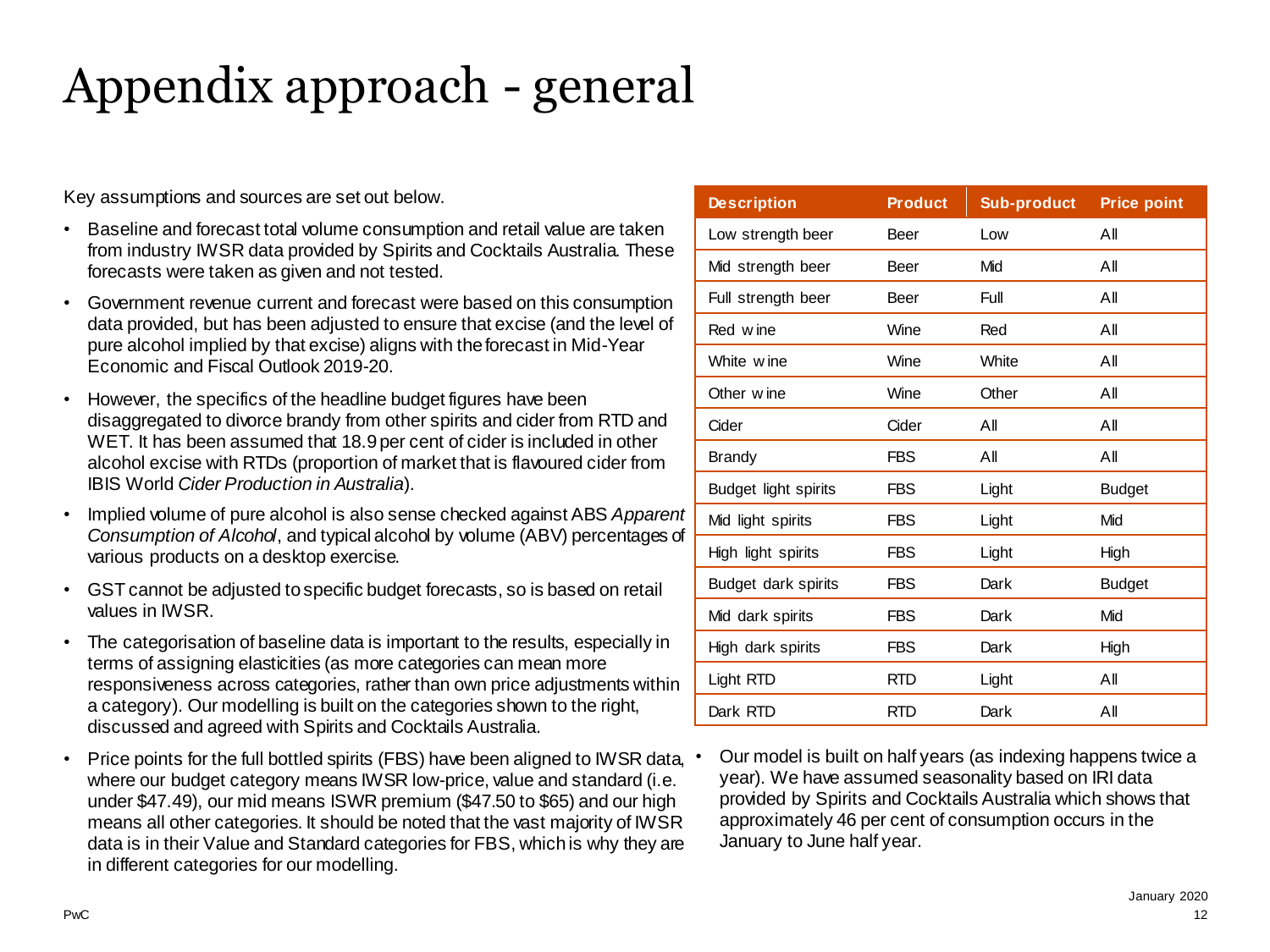## Appendix approach - elasticities

Elasticities are the assumption our modelling is the most sensitive to.

Our key source, discussed and agreed with Spirits and Cocktails Australia, has been Srivastava, P. et al (2014) *Econometric Modelling of Price Response by Alcohol Types to Inform Alcohol Tax Policies*, Monash University.

This has been reviewed against international examples and meta analysis and found to be the most appropriate for the Australian context. We note that the own price elasticities are higher than other analysis (i.e. Fogarty, J. (2004) *The Own-Price Elasticity of Alcohol: A Meta-Analysis,* University of Western Australia and Fogerty (2010) *The demand for Beer, Wine and Spirits),* but this can be due to the level of product detail in the Monash paper (compared to a single own price elasticity for spirits).

We have taken the Morishma elasticities of substitution from the Monash paper for cross product, and taken own price elasticity as given, with disaggregation across price points as below.

For disaggregating the Monash elasticities across price points, we have used one standard deviation of Australian estimates as shown in Fogerty (2010) *The demand for Beer, Wine and Spirits.* We have assumed lower own price elasticity for lower price points, to avoid a crowding to the bottom of the price points as price reduce, but have also allowed for a 0.3 price reaction to move up a price point (although as all are within the same taxation rate, this will not impact excise revenues).

For pass through of option price changes for the market to respond to with these elasticities, we have assumed that all costs except excise and profit are fixed, and profit margin stays consistent as a percentage on top of fixed costs and revised excise. In essence, the full excise cut is passed through to prices for consumers, with mark up proportions staying consistent.

| <b>Description</b>   | Own price | <b>Substitution</b><br>of products | <b>Within</b><br>category |
|----------------------|-----------|------------------------------------|---------------------------|
| Low strength beer    |           | 1.529                              |                           |
| Mid strength beer    |           | 1.666                              |                           |
| Full strength beer   |           | 1.483                              |                           |
| Red wine             |           | 1.490                              |                           |
| White wine           |           | 1.546                              |                           |
| Other wine           |           | 1.621                              |                           |
| Cider                |           | 1.494                              |                           |
| <b>Brandy</b>        | $-1.519$  | 1.728                              |                           |
| Budget light spirits | $-1.51$   | 1.577                              | 0.3                       |
| Mid light spirits    | $-1.26$   | 1.577                              | 0.3                       |
| High light spirits   | $-1.01$   | 1.577                              | 0.3                       |
| Budget dark spirits  | $-1.769$  | 1.728                              | 0.3                       |
| Mid dark spirits     | $-1.519$  | 1.728                              | 0.3                       |
| High dark spirits    | $-1.269$  | 1.728                              | 0.3                       |
| Light RTD            | $-1.164$  | 1.534                              |                           |
| Dark RTD             | $-1.831$  | 1.277                              |                           |

Note – simplified structure for options where all spirits and RTD have a price movement.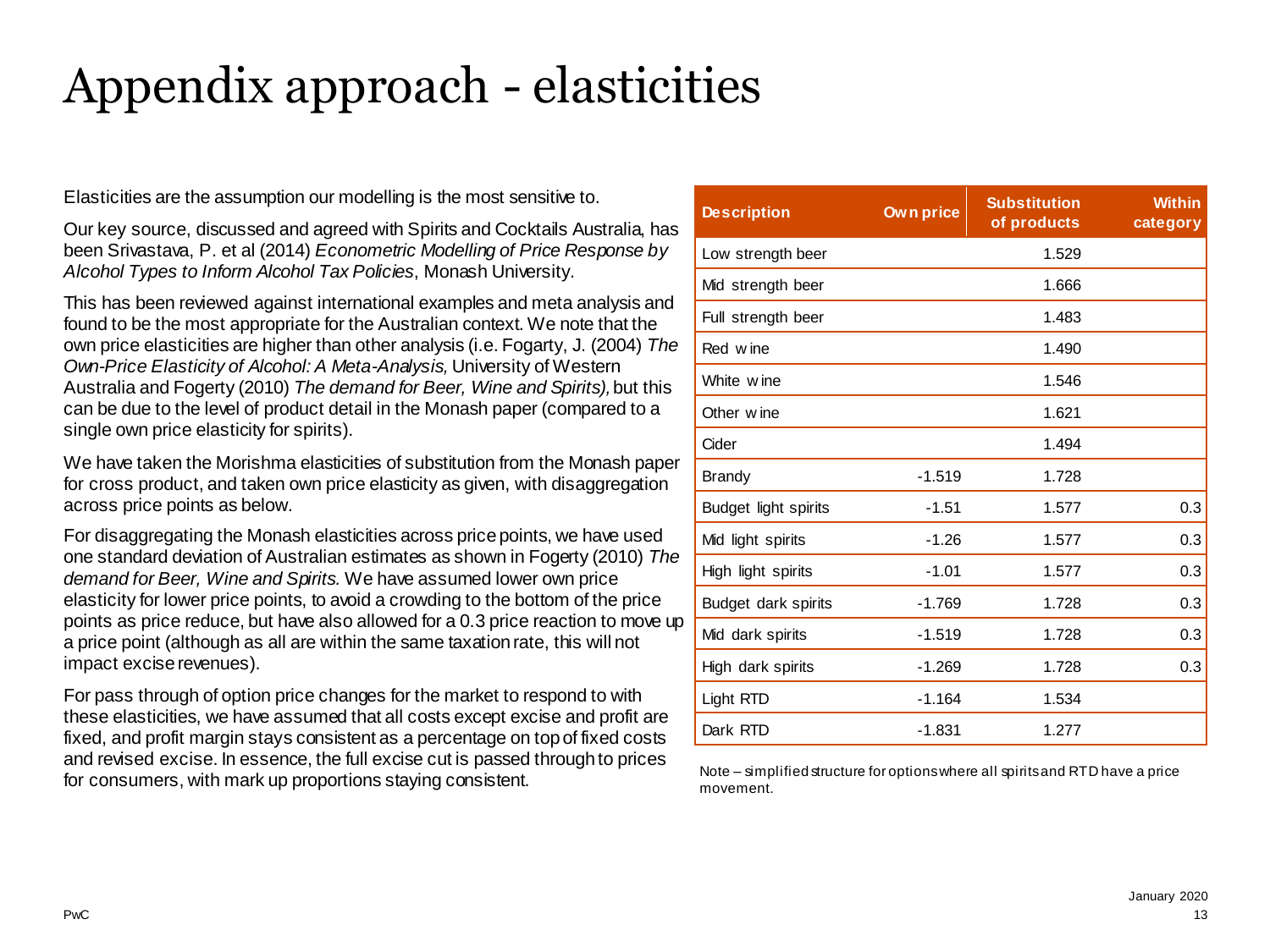### Appendix - sensitivities

Alcohol excise modelling is most dependent on the choice of elasticities.

To test these sensitivities, w e have modelled six sensitivity scenarios for each option, as follow s:

- **A** assume zero ow n price elasticity (i.e. current consumers of a product w ill have no volume reaction to a price change) and zero cross price elasticity (i.e. consumers w ill not move their expenditure betw een products, regardless of price movements)
- **B** assume low ow n price elasticity (i.e. current consumers of a product w ill have a low volume reaction to a price change w e have used average elasticities for all spirits, rather than detailed product ow n price) and zero cross price elasticity (i.e. consumers will not move their expenditure betw een products, regardless of price movements)
- **C** assume detailed ow n price elasticity (i.e. current consumers of a product have nuanced reactions to a price change dependent of the particular product that has a price change) and zero cross price elasticity (i.e. consumers will not move their expenditure betw een products, regardless of price movements)
- **D** assume zero ow n price elasticity (i.e. current consumers of a product w ill have no volume reaction to a price change) and detailed cross price elasticity (i.e. consumers w ill move their expenditure betw een products in reaction to price change)
- **E** assume low ow n price elasticity (i.e. current consumers of a product w ill have a low volume reaction to a price change w e have used average elasticities for all spirits, rather than detailed product ow n price) and detailed cross price elasticity (i.e. consumers will move their expenditure betw een products in reaction to price change)
- **F** assume detailed ow n price elasticity (i.e. current consumers of a product have nuanced reactions to a price change dependent of the particular product that has a price change) and detailed cross price elasticity (i.e. consumers w ill move their expenditure betw een products in reaction to price change)

Our recommended set of assumptions is F, for the follow ing reasons:

- Although A is the most conservative, is show s no consumer response w hich is unrealistic, given several decades of Australian literature that at a minimum show s an ow n price reaction for all categories of alcohol. Similarly, D is not recommend as it does not leverage the strong evidence base of ow n price reactions.
- B and E are also not recommended because although they do show an ow n price response, they have a single spirits ow n price reaction (w hich is most prevalent in the literature) w hich understates individual category movements that are relevant for the options presented (i.e. options modelled above separate movements for brandy, bottled spirits and RTDs, for example option 1 has no movement for brandy). This is because estimates of ow n price elasticity that only have a single spirits category are low er as they treat cross substitutions betw een products as own price, instead of the substitution reaction they actually are.

Sensitivity tests for each of the three options are presented on the follow pages. These show that w ithout any cross product substitution, the net excise is alw ays net negative, as w ithout consumers moving into the now more attractively priced product, a discount applies only to current consumers, even if they increase consumption of that product. Change in pure alcohol consumption is generally higher w ith no cross price as there is no substitution out of non-spirits products w hich are both low er excise per litre alcohol and generally (though dependent on other factors) also higher all inclusive retail price higher per litre of pure alcohol. With low er ow n price elasticity, revenue responses are generally negative as there is not the increase in consumption to offset the discount effect.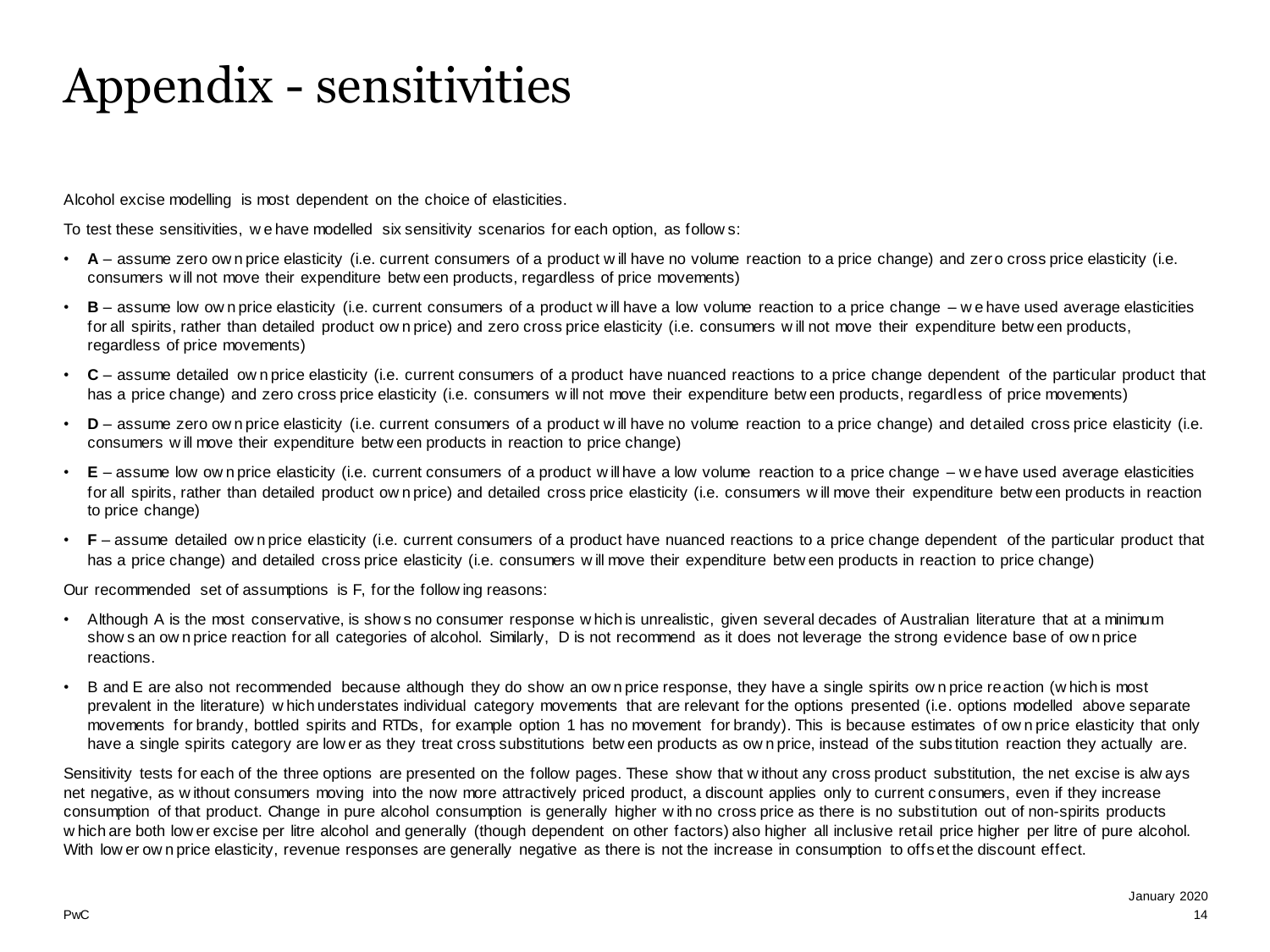### Appendix - sensitivities

#### **Sensitivity tests for option 1 – sums across four budget years**

|                                            |                                                      | No own price elasticity |          |   | Low own price elasticity<br>(general spirits from<br>Fogerty 2010) |              | Detailed own price<br>elasticity (detailed<br>categories from Monash) |
|--------------------------------------------|------------------------------------------------------|-------------------------|----------|---|--------------------------------------------------------------------|--------------|-----------------------------------------------------------------------|
|                                            | Spirits and RTD excise change (\$ million)           | A                       | $-1,678$ | B | $-1,042$                                                           | $\mathsf{C}$ | $-287$                                                                |
| No cross price<br>elasticity               | Other alcohol excise and WET change (\$ million)     |                         |          |   | 0                                                                  |              | 0                                                                     |
|                                            | Total taxation revenue – excise and GST (\$ million) |                         | $-1,882$ |   | $-1,116$                                                           |              | $-209$                                                                |
|                                            | Pure alcohol % change                                |                         | $0.00\%$ |   | 1.05%                                                              |              | 2.30%                                                                 |
|                                            | Spirits and RTD excise change (\$ million)           | D                       | 1,069    | Е | 1,857                                                              | F            | 2,796                                                                 |
| <b>Monash substitution</b><br>elasticities | Other alcohol excise and WET change (\$ million)     |                         | $-1,396$ |   | $-1,396$                                                           |              | $-1,396$                                                              |
|                                            | Total taxation revenue – excise and GST (\$ million) |                         | -888     |   | 58                                                                 |              | 1,182                                                                 |
|                                            | Pure alcohol % change                                |                         | $-2.29%$ |   | $-0.98%$                                                           |              | 0.57%                                                                 |

### **Sensitivity tests for option 2 – sums across four budget years**

|                                            |                                                        | No own price elasticity           | Low own price elasticity<br>(general spirits from<br>Fogerty 2010) | Detailed own price<br>elasticity (detailed<br>categories from Monash) |
|--------------------------------------------|--------------------------------------------------------|-----------------------------------|--------------------------------------------------------------------|-----------------------------------------------------------------------|
|                                            | Spirits and RTD excise change (\$ million)             | $-971$<br>$\overline{\mathsf{A}}$ | $-584$<br>в                                                        | $-124$<br>C                                                           |
| No cross price<br>elasticity               | Other alcohol excise and WET change (\$ million)       | 0                                 | 0                                                                  | 0                                                                     |
|                                            | Total taxation revenue $-$ excise and GST (\$ million) | $-1,089$                          | $-40$                                                              | $-73$                                                                 |
|                                            | Pure alcohol % change                                  | $0.00\%$                          | 0.61%                                                              | $1.33\%$                                                              |
|                                            | Spirits and RTD excise change (\$ million)             | 733<br>D                          | 1,174<br>Е                                                         | 1,699<br>F                                                            |
| <b>Monash substitution</b><br>elasticities | Other alcohol excise and WET change (\$ million)       | $-805$                            | $-805$                                                             | $-805$                                                                |
|                                            | Total taxation revenue – excise and GST (\$ million)   | $-379$                            | 149                                                                | 776                                                                   |
|                                            | Pure alcohol % change                                  | $-1.28%$                          | $-0.59%$                                                           | 0.24%                                                                 |

January 2020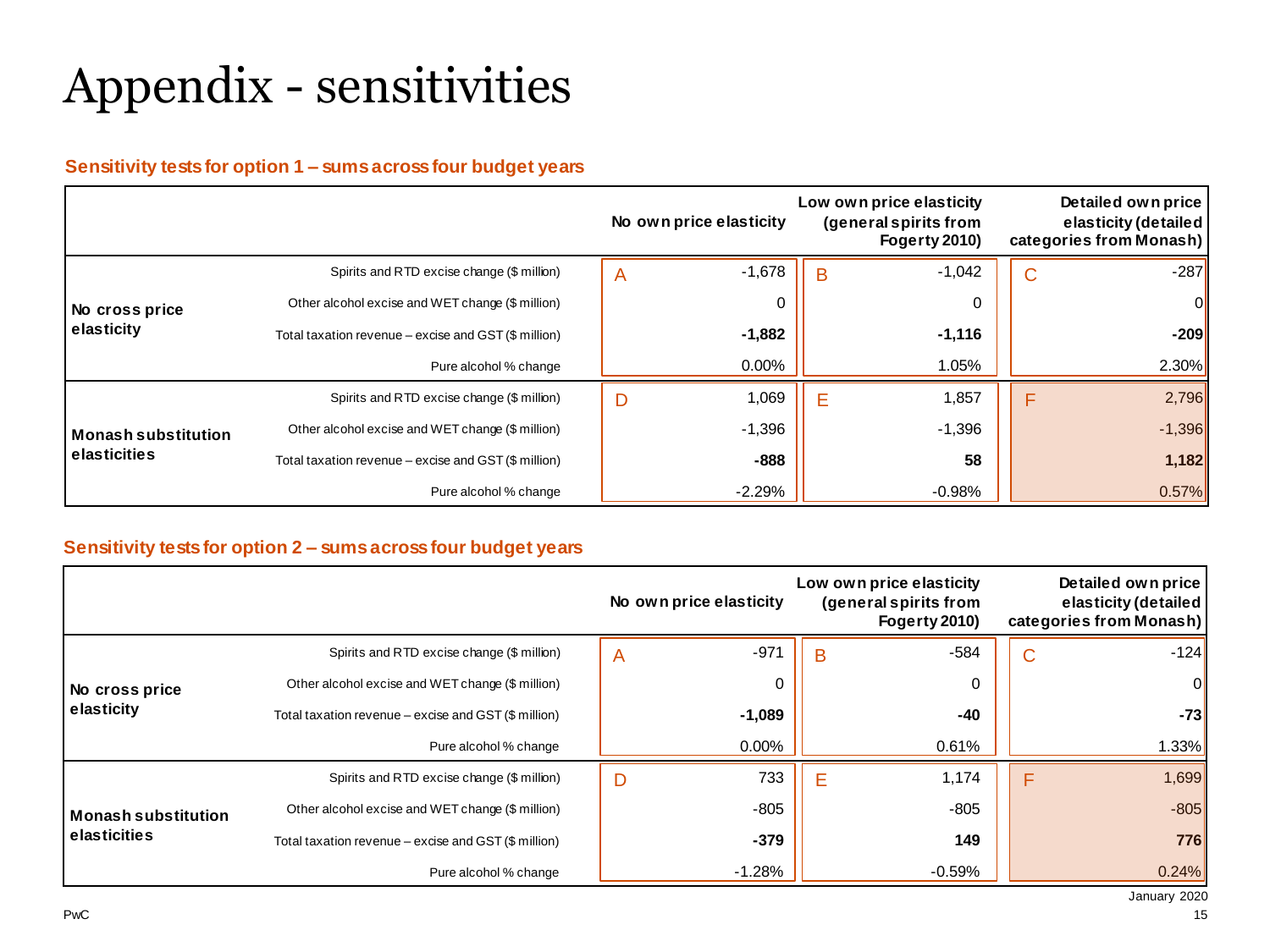### Appendix - sensitivities

#### **Sensitivity tests for option 3 – sums across four budget years**

|                                            |                                                      | No own price elasticity | Low own price elasticity<br>(general spirits from<br>Fogerty 2010) | Detailed own price<br>elasticity (detailed<br>categories from Monash) |
|--------------------------------------------|------------------------------------------------------|-------------------------|--------------------------------------------------------------------|-----------------------------------------------------------------------|
|                                            | Spirits and RTD excise change (\$ million)           | $-756$<br>A             | $-450$<br>B                                                        | $-88$<br>С                                                            |
| No cross price<br>elasticity               | Other alcohol excise and WET change (\$ million)     | 0                       | 0                                                                  |                                                                       |
|                                            | Total taxation revenue – excise and GST (\$ million) | -848                    | $-482$                                                             | 39                                                                    |
|                                            | Pure alcohol % change                                | $0.00\%$                | 0.47%                                                              | 1.03%                                                                 |
|                                            | Spirits and RTD excise change (\$ million)           | 588<br>D                | 931<br>Ε                                                           | 1,339<br>F                                                            |
| <b>Monash substitution</b><br>elasticities | Other alcohol excise and WET change (\$ million)     | $-632$                  | $-632$                                                             | $-632$                                                                |
|                                            | Total taxation revenue – excise and GST (\$ million) | $-283$                  | 128                                                                | 615                                                                   |
|                                            | Pure alcohol % change                                | $-0.99\%$               | $-0.46\%$                                                          | 0.17%                                                                 |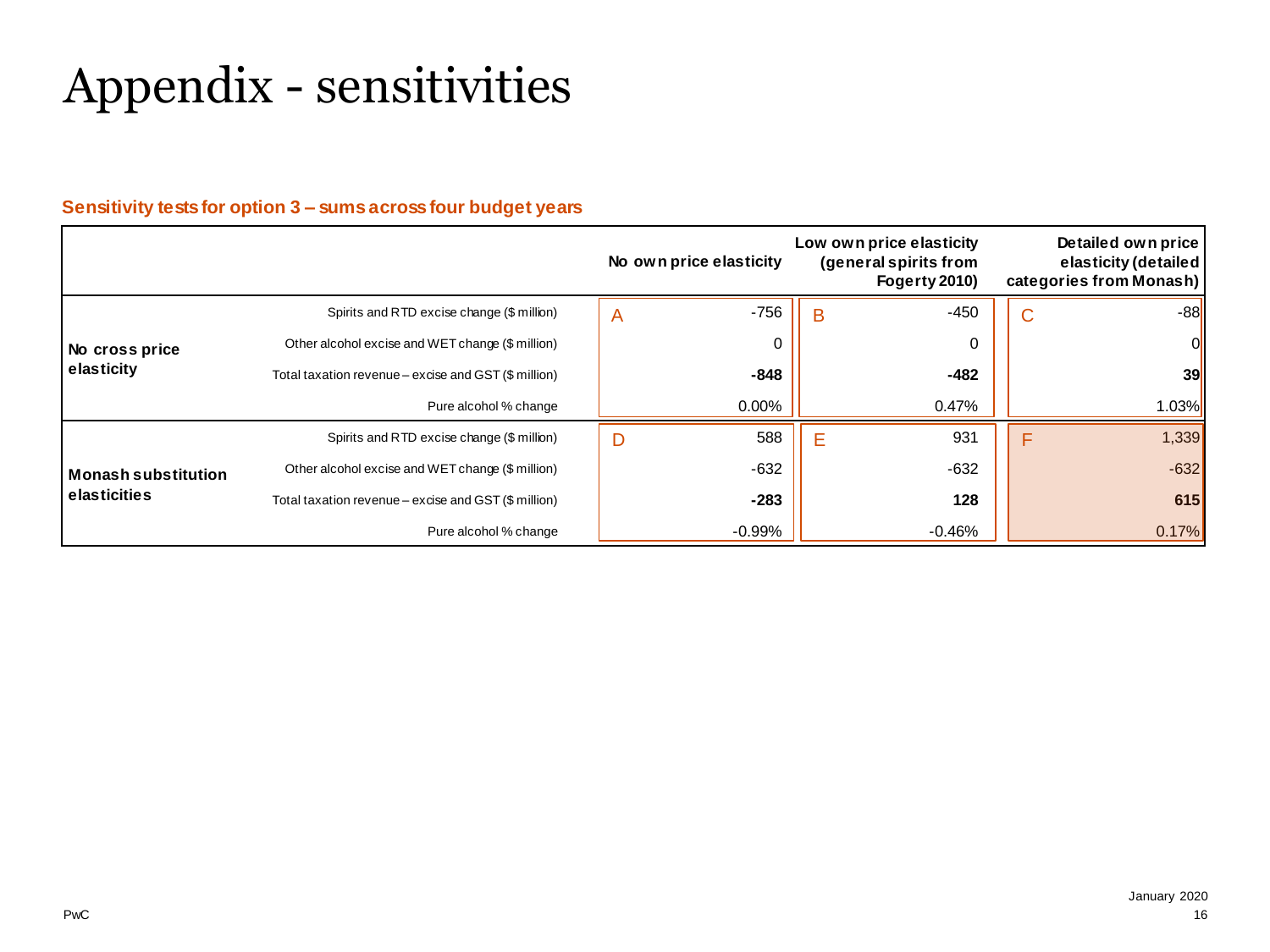### Appendix – refund scheme amendments

Analysis of the refund scheme amendment was conducted separately to the other options in this report.

The other options have a excise change that can directly impact the price paid by the customer, so have been analysed incorporating consumer behaviour and elasticities. However, as a refund that is back dated and designed to address current cash flow issues, this is assumed to not incorporated in to prices and therefore have no consumer response.

Therefore, estimates of government impact incorporate just the cost of increased refund on activity that was already occurring.

The approach to that estimate was as follows:

- The cost of current excise refund scheme arrangements were taken from Treasury's *Tax Benchmarks and Variations 2019*.
- The components of that current costs that is paid to craft distillers and craft brewers was estimated using the following sources:
	- $\circ$  ATO data on the number of excise claimants across level of current excise paid
	- o ABS *Count of Businesses* data on the number of business (by turnover size range) in the industry classes of 'Beer Manufacturing' and 'Spirits Manufacturing)
	- $\circ$  The relative proportions of excise to total turnover by alcohol type from base case modelling of excise scenarios above.
- That allowed for a profile of current excise claimants to be built over across the level of current excise paid, with craft brewers separate from craft distillers.
- Amendments were then modelled based on the profile of current excise paid across different bands for just craft distillers.

It should be noted that this approach requires each entry claiming the refund to be classed as either a brewer or a distiller and does not recognise that some organisations may be claiming refunds for excise charged on both beer and spirits. It is assumed for the craft component of the industry, which this analysis examines, this will be a negligible amount but it is still a caveat to note. This distinction is drawn us ingABS *Count of Business*  data which assigns businesses to an industry based on 'main activity'.